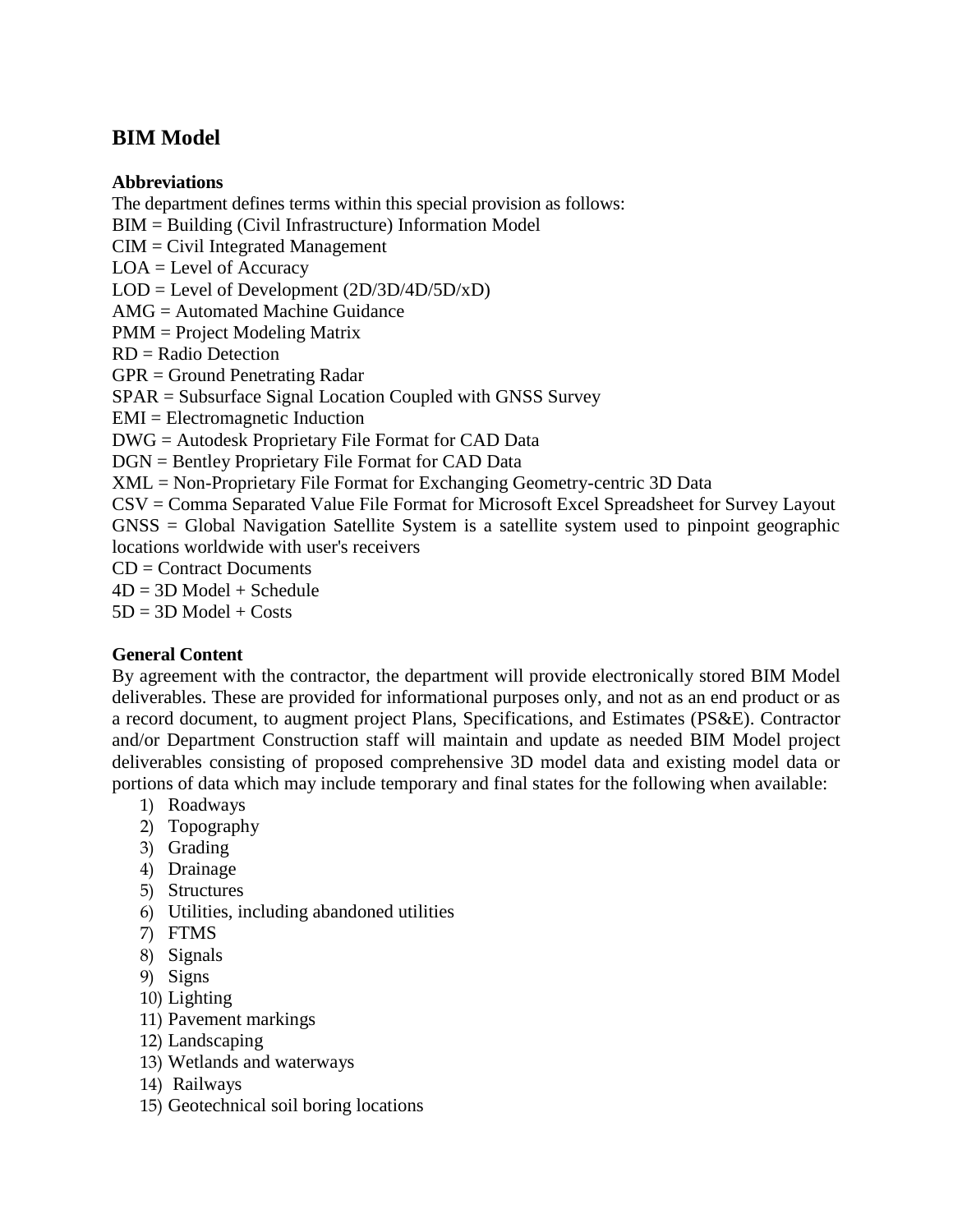- 16) Parcels
- 17) Fencing
- 18) Survey monumentation

### **Deliverables and Maintained Format**

Contractor and/or the engineer will maintain and update the data or portions of the BIM model electronically consisting of electronic 2D/3D/4D files containing the following:

- 1) Features
- 2) Points
- 3) Reference lines
- 4) Breaklines
- 5) Area extents lines
- 6) Profiles

The Department will provide updated 3D model information from design (plans, specifications, and estimates-PS&E, addendums, and plan revisions). BIM models will include a composite model of all stages and a stage by stage model of all the separate stages of construction as indicated in the PS&E.

The Department will provide, for information only, an updated composite 2D and 3D file consisting of existing, proposed, and abandoned utilities when available. The files are generated from a variety of sources and formats including:

- 1) Plans, with or without line and grade
- 2) Surveys
- 3) Pot Holing Hydrovac Excavation
- 4) GPR/SPAR
- 5) As-builts
- 6) Digger's Hotline
- 7) Utility Providers.

All data included in project deliverables for Building (Civil Infrastructure) Information Model (BIM) and CAD data will be provided in electronic digital Autodesk Civil 3D/Autocad 2014 or in the latest software version for 2D/3D DWGs and LandXML 1.2 file formats. BIM model data will contain:

- 1) Features
- 2) Points
- 3) Mass points
- 4) Lines
- 5) Reference lines
- 6) Break lines
- 7) Area extents lines
- 8) Profiles
- 9) Civil 3D TIN surfaces
- 10) LandXML 1.2 surfaces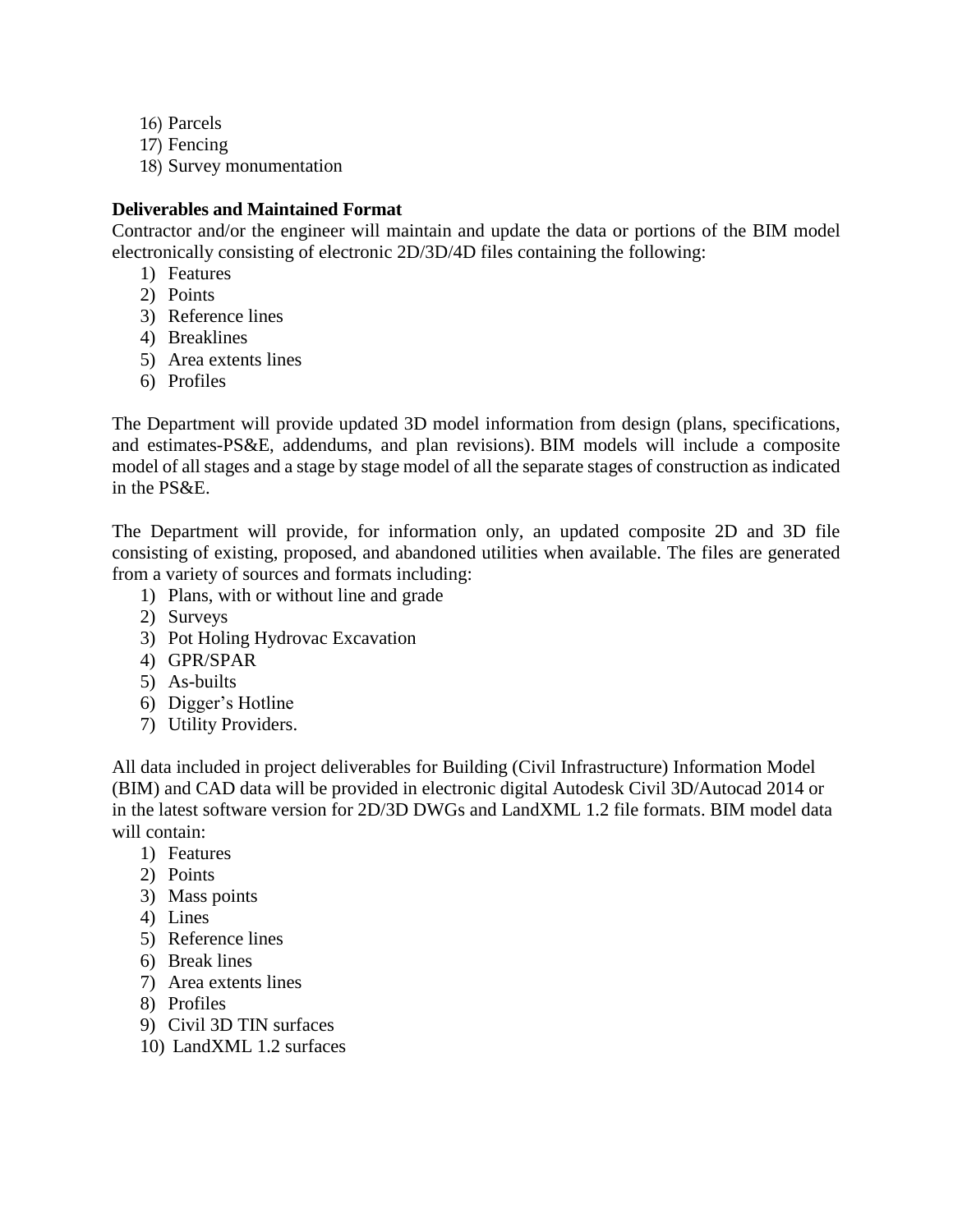All data will be georeferenced to horizontal datum - NAD-83 (GRS-1980) (year TBD), vertical datum - NAVD-1988 (year TBD), and coordinate projection - Wisconsin County Coordinate System in U.S. survey feet. Specific datum/adjustment will be maintained for each WisDOT project to maintain accuracy and consistency. Horizontal and vertical datums will be provided on the Title Sheet of the WisDOT plan sets.

If you have any questions as to Project Datum/Adjustment, confirm with: Thomas Lipsky, RLS, WisDOT SE Region Survey Data Coordinator [thomas.lipsky@dot.wi.gov](mailto:thomas.lipsky@dot.wi.gov) at (262) 548-6737.

or

If you have any questions as to Model Content, confirm with: Lance Parve, BIM Design-Construction Coordinator, WisDOT SE Freeways [lance.parve@dot.wi.gov](mailto:lance.parve@dot.wi.gov) at (414) 731-5375.

#### **Delivery Schedule**

The Department will provide the BIM model data to the contractor according to the following schedule dates:

- Existing Surface/Conditions elements (Surface-existing, Wetlands-located/surveyed, and R/W-existing) at the project PS&E Date;
- AMG Roadway elements (Roadways/Surfaces-Proposed) and Roadway features at the Ad Date
- Remaining LOD-CD elements according to the PMM before project LET date within 5 business days of a Contractor request submitted as follows: by email to  $\leq$ Project [Manager>@dot.wi.gov.](mailto:%3cProject%20Manager%3e@dot.wi.gov)

## **BIM Model Disclaimer**

The Department will provide the Contractor and Subcontractors with electronically stored BIM Model deliverables for informational purposes only and will not make this information a part of the project contract or record document. The Contractor and Subcontractors ("parties") recognize that data, plans, specifications, estimates, reports, documents, or other information recorded on or transmitted as electronic media (including but not necessarily limited to "CAD, BIM, BIM, GIS or other electronic documents") are subject to undetectable alteration, either intentional or unintentional, due to, among other causes, transmission, conversion, media degradation, software error, or human alteration. Accordingly, all such documents are provided to the parties for informational purposes only and not as an end product or as a record document. Any reliance thereon is deemed to be unreasonable and unenforceable. The signed and/or stamped hard copy of the Design Engineer's plans, specifications and estimates or other project contract documents are the only true contract documents of record.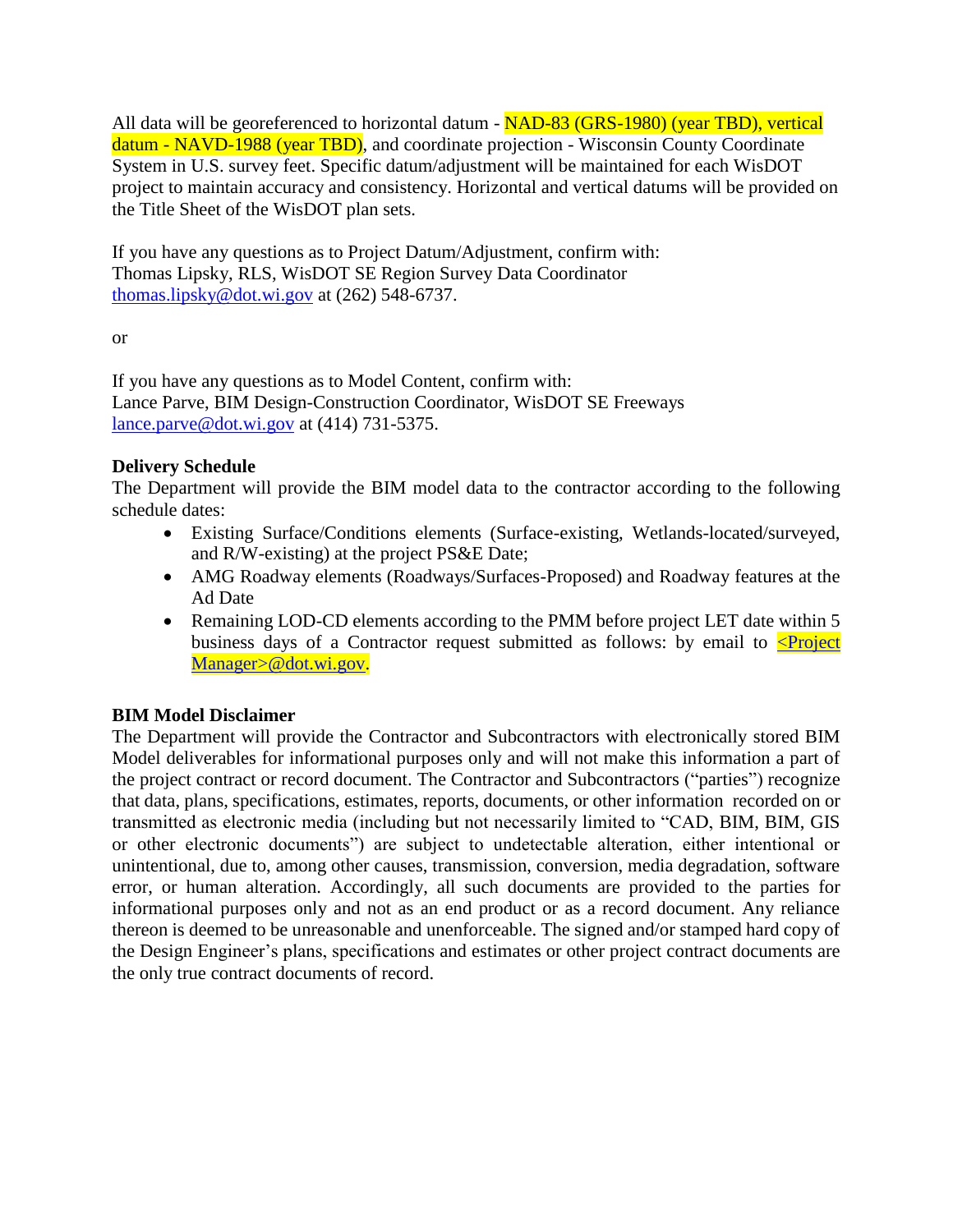| <b>ELEMENT / E-Existing; P-Proposed</b>    | <b>FORMAT</b> | LOA-CD      | LOD-CD | <b>TEMPORARY</b> | <b>STAGED</b> |  |  |  |
|--------------------------------------------|---------------|-------------|--------|------------------|---------------|--|--|--|
| <b>RE-Real Estate, ROW &amp; Buildings</b> |               |             |        |                  |               |  |  |  |
| ROW-E                                      | DWG/DGN       | $0.02'+/-$  | 2D     | N/A              | N/A           |  |  |  |
| ROW-P                                      | DWG/DGN       | $0.02'+/-$  | 2D     | N/A              | N/A           |  |  |  |
| Easements-E                                | DWG/DGN       | $0.02'+/-$  | 2D     | N/A              | N/A           |  |  |  |
| Easements-P                                | DWG/DGN       | $0.02'+/-$  | 2D     | N/A              | N/A           |  |  |  |
| Parcels & Excess Parcels-E/P               | DWG/DGN       | $0.02'+/-$  | 2D     | N/A              | N/A           |  |  |  |
| <b>Buildings-P</b>                         | DWG/DGN       | $0.02'+/-$  | 2D     | N/A              | N/A           |  |  |  |
| Fences-E/P                                 | DWG/DGN       | $0.02'+/-$  | 2D     | N/A              | N/A           |  |  |  |
| Orthophoto Image-E                         | DWG/DGN       | $0.02'+/-$  | 2D     | N/A              | N/A           |  |  |  |
| <b>EN-Environmental Areas</b>              |               |             |        |                  |               |  |  |  |
| <b>Erosion Control-P</b>                   | DWG/DGN       | $0.50'+$ /- | 2D     | N/A              | N/A           |  |  |  |
| <b>Wetlands Surveyed-E</b>                 | DWG/DGN       | $0.50'+/-$  | 2D     | N/A              | N/A           |  |  |  |
| Hazmat-E                                   | DWG/DGN       | $0.50'+/-$  | 2D     | N/A              | N/A           |  |  |  |
| <b>EW-Earthworks/Non-roadway Surfaces</b>  |               |             |        |                  |               |  |  |  |
| Surfaces-E                                 | DWG/DGN/XML   | varies*     | 3D     | 3D               | 3D            |  |  |  |
| Grading/Non-Road Surfaces-P                | DWG/DGN/XML   | $0.06'+/-$  | 3D     | 3D               | 3D            |  |  |  |
| Cut/Fill Areas Isopachs-P                  | DWG/DGN       | $0.06'+/-$  | 2D     | N/A              | N/A           |  |  |  |
| Longitudinal Breaklines/Points-E           | DWG/DGN/XML   | varies*     | 3D     | 3D               | 3D            |  |  |  |
| Longitudinal Breaklines/Points-P           | DWG/DGN/XML   | $0.06'+/-$  | 3D     | 3D               | 3D            |  |  |  |
| Slope Intercepts-P                         | DWG/DGN       | $0.06'+/-$  | 2D     | N/A              | N/A           |  |  |  |
| Surface Limits-E                           | DWG/DGN       | $0.06'+/-$  | 2D     | N/A              | N/A           |  |  |  |
| Surface Limits-P                           | DWG/DGN       | $0.06'+/-$  | 2D     | N/A              | N/A           |  |  |  |
| RD-Roadways/Surfaces-Proposed              |               |             |        |                  |               |  |  |  |
| Road Pavement-Top Surfaces-P               | DWG/DGN/XML   | $0.02'+/-$  | 3D     | 3D               | 3D            |  |  |  |
| Road Pavement-Base Course Surfs-P          | DWG/DGN/XML   | $0.06'+/-$  | 3D     | 3D               | 3D            |  |  |  |
| Road Pavement-Subgrade Surfs-P             | DWG/DGN/XML   | $0.06'+/-$  | 3D     | 3D               | 3D            |  |  |  |
| Road Curb & Gutter-P                       | DWG/DGN/XML   | $0.02'+/-$  | 3D     | 3D               | 3D            |  |  |  |
| Road Barriers-P                            | DWG/DGN/XML   | $0.06'+/-$  | 3D     | 3D               | 3D            |  |  |  |
| Road Pavement Marking-E                    | DWG/DGN       | $0.10'+$ /- | 2D     | N/A              | N/A           |  |  |  |
| Road Pavement Marking-P                    | DWG/DGN       | $0.10'+$ /- | 2D     | 2D               | 2D            |  |  |  |
| Road Stationing-P                          | DWG/DGN       | $0.02'+/-$  | 2D     | N/A              | N/A           |  |  |  |
| Road Alignments/Reference Lines-P          | DWG/DGN       | $0.02'+/-$  | 2D     | N/A              | N/A           |  |  |  |
| Road Superelev TransitionStations-P        | <b>CSV</b>    | $0.02'+/-$  | 2D     | N/A              | N/A           |  |  |  |
| <b>ST-Storm Sewer/Drainage - Proposed</b>  |               |             |        |                  |               |  |  |  |
| Inlets/MHs/OFs/Pipes/Culvs/Ponds-E         | DWG/DGN       | $0.06'+/-$  | 3D     | 3D               | 3D            |  |  |  |
| Inlets/MHs/OFs/Pipes/Culvs/Ponds-P         | DWG/DGN       | $0.06'+/-$  | 3D     | 3D               | 3D            |  |  |  |

### **BIM MODEL REQUIREMENTS: PROJECT NAME/ID**

\*Data accuracy varies for existing surfaces depending upon survey data collection method(s) including: total station, GNSS-GPS, and static-mobile LiDAR (ranging from 0.02'+/- to 0.15'+/-); and aerial LiDAR and aerial photogrammetry (ranging from 0.10'+/- to 0.40'+/-).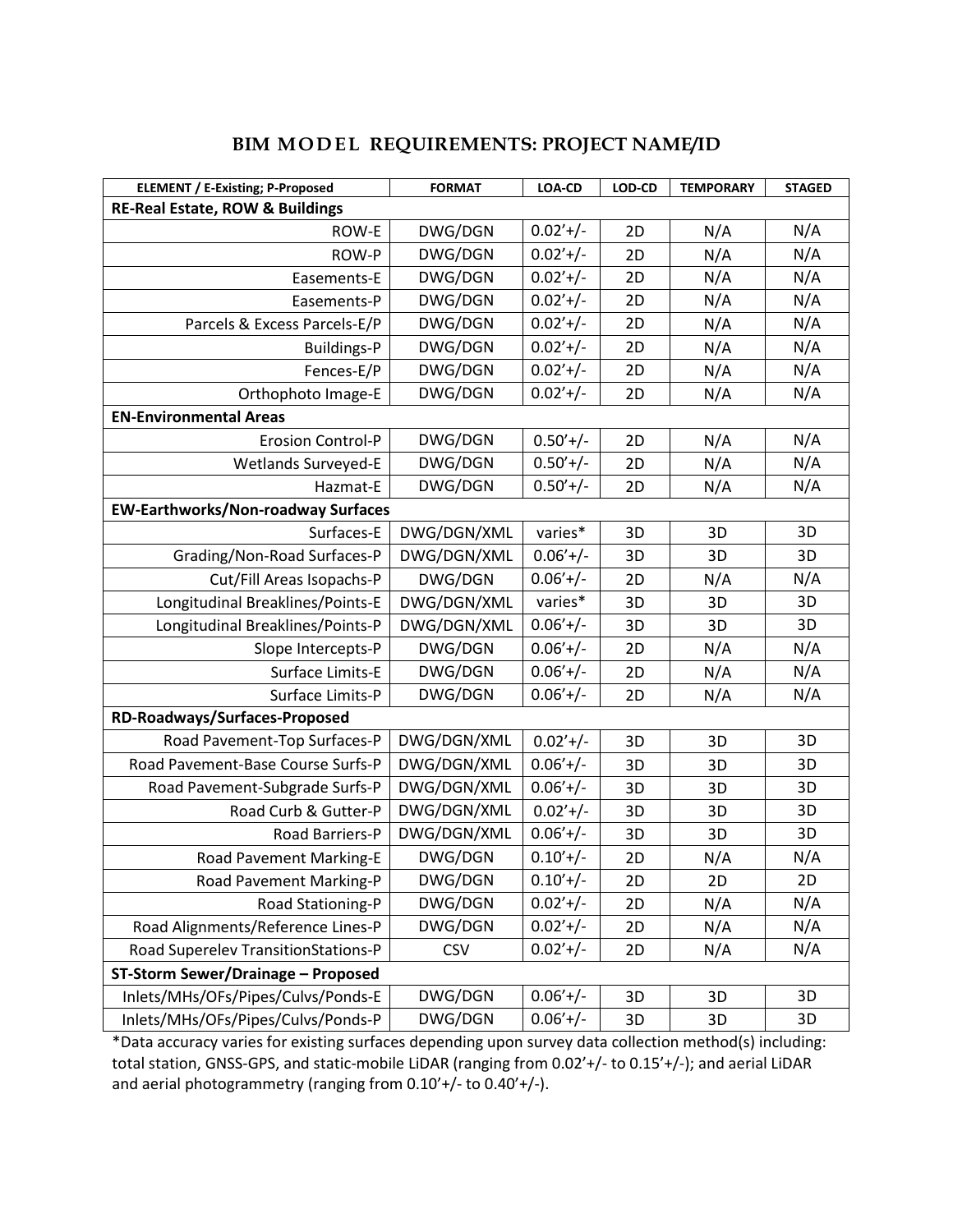| <b>BR-Bridges-Proposed</b>             |             |            |    |     |     |  |  |  |
|----------------------------------------|-------------|------------|----|-----|-----|--|--|--|
| <b>Stone Base</b>                      | DWG/DGN/XML | $0.06'+/-$ | 3D | 3D  | 3D  |  |  |  |
| Piles                                  | DWG/DGN/XML | $0.06'+/-$ | 3D | 3D  | 3D  |  |  |  |
| Footings                               | DWG/DGN/XML | $0.06'+/-$ | 3D | 3D  | 3D  |  |  |  |
| Abutments                              | DWG/DGN/XML | $0.06'+/-$ | 3D | 3D  | 3D  |  |  |  |
| Piers                                  | DWG/DGN/XML | $0.02'+/-$ | 3D | 3D  | 3D  |  |  |  |
| CI Beams                               | DWG/DGN/XML | $0.02'+/-$ | 3D | 3D  | 3D  |  |  |  |
| Seats                                  | DWG/DGN/XML | $0.02'+/-$ | 3D | 3D  | 3D  |  |  |  |
| Deck Including Fillets                 | DWG/DGN/XML | $0.02'+/-$ | 3D | 3D  | 3D  |  |  |  |
| <b>Light Blisters</b>                  | DWG/DGN/XML | $0.06'+/-$ | 3D | 3D  | 3D  |  |  |  |
| Parapet Walls                          | DWG/DGN/XML | $0.06'+/-$ | 3D | N/A | N/A |  |  |  |
| <b>RW-Retaining Walls-Proposed</b>     |             |            |    |     |     |  |  |  |
| <b>MSE-Proposed</b>                    |             |            |    |     |     |  |  |  |
| <b>Straps</b>                          | DWG/DGN/XML | $0.06'+/-$ | 3D | 3D  | 3D  |  |  |  |
| Footings                               | DWG/DGN/XML | $0.06'+/-$ | 3D | 3D  | 3D  |  |  |  |
| Top                                    | DWG/DGN/XML | $0.06'+/-$ | 3D | 3D  | 3D  |  |  |  |
| Coping                                 | DWG/DGN/XML | $0.06'+/-$ | 3D | 3D  | 3D  |  |  |  |
| <b>CIP-Cast-in-Place-Proposed</b>      |             |            |    |     |     |  |  |  |
| Stone                                  | DWG/DGN/XML | $0.06'+/-$ | 3D | 3D  | 3D  |  |  |  |
| Piles                                  | DWG/DGN/XML | $0.06'+/-$ | 3D | 3D  | 3D  |  |  |  |
| <b>Top of Footings</b>                 | DWG/DGN/XML | $0.06'+/-$ | 3D | 3D  | 3D  |  |  |  |
| Face of Wall                           | DWG/DGN/XML | $0.06'+/-$ | 3D | 3D  | 3D  |  |  |  |
| Coping                                 | DWG/DGN/XML | $0.06'+/-$ | 3D | 3D  | 3D  |  |  |  |
| <b>PAL-Pile &amp; Lagging-Proposed</b> |             |            |    |     |     |  |  |  |
| CI Piles at Top & Bottom               | DWG/DGN/XML | $0.06'+/-$ | 3D | 3D  | 3D  |  |  |  |
| Face of Wall/Face of Piles             | DWG/DGN/XML | $0.06'+/-$ | 3D | 3D  | 3D  |  |  |  |
| <b>Bottom of Wall</b>                  | DWG/DGN/XML | $0.06'+/-$ | 3D | 3D  | 3D  |  |  |  |
| Top of Wall/Coping                     | DWG/DGN/XML | $0.06'+/-$ | 3D | 3D  | 3D  |  |  |  |
| Face of Piles                          | DWG/DGN/XML | $0.06'+/-$ | 3D | 3D  | 3D  |  |  |  |
| Top and Toe of Sheets                  | DWG/DGN/XML | $0.06'+/-$ | 3D | 3D  | 3D  |  |  |  |
| <b>SB-Sign Bridges-Proposed</b>        |             |            |    |     |     |  |  |  |
| Footings                               | DWG/DGN/XML | $0.06'+/-$ | 3D | N/A | N/A |  |  |  |
| Piles                                  | DWG/DGN/XML | $0.06'+/-$ | 3D | N/A | N/A |  |  |  |
| Structure                              | DWG/DGN/XML | $0.06'+/-$ | 3D | N/A | N/A |  |  |  |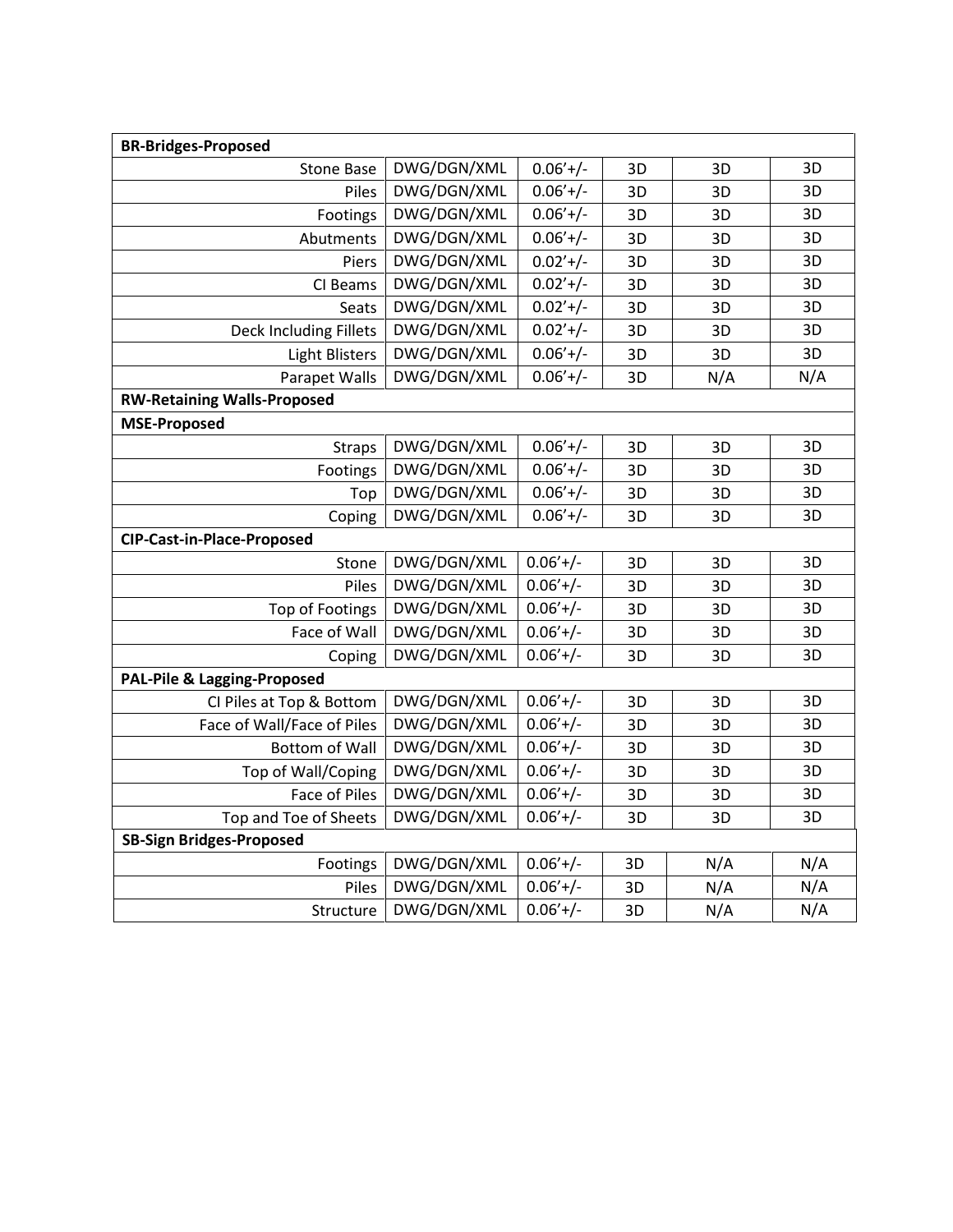| <b>Other Structures-Proposed</b>            |             |            |    |     |     |  |  |  |
|---------------------------------------------|-------------|------------|----|-----|-----|--|--|--|
| <b>NW-Noise Walls</b>                       | DWG/DGN/XML | $0.06'+/-$ | 3D | 3D  | 3D  |  |  |  |
| TU-Tunnels-Utility                          | DWG/DGN/XML | $0.02'+/-$ | 3D | 3D  | 3D  |  |  |  |
| <b>Structures-Existing</b>                  |             |            |    |     |     |  |  |  |
| <b>BR-Bridges</b>                           | DWG/DGN/XML | $0.06'+/-$ | 3D | N/A | N/A |  |  |  |
| <b>RW-Retaining Walls</b>                   | DWG/DGN/XML | $0.06'+/-$ | 3D | N/A | N/A |  |  |  |
| <b>SB-Sign Bridges</b>                      | DWG/DGN/XML | $0.06'+/-$ | 3D | N/A | N/A |  |  |  |
| <b>TU-Tunnels</b>                           | DWG/DGN/XML | $0.06'+/-$ | 3D | N/A | N/A |  |  |  |
| <b>SF-Special Foundations-Proposed</b>      |             |            |    |     |     |  |  |  |
| <b>Drilled Shafts</b>                       | DWG/DGN/XML | $0.06'+/-$ | 3D | 3D  | 3D  |  |  |  |
| <b>Driven Piles</b>                         | DWG/DGN/XML | $0.06'+/-$ | 3D | 3D  | 3D  |  |  |  |
| <b>Bored Piles</b>                          | DWG/DGN/XML | $0.06'+/-$ | 3D | 3D  | 3D  |  |  |  |
| Caissons                                    | DWG/DGN/XML | $0.06'+/-$ | 3D | 3D  | 3D  |  |  |  |
| <b>SF-Special Foundation Walls-Proposed</b> |             |            |    |     |     |  |  |  |
| <b>Foundation Anchors</b>                   | DWG/DGN/XML | $0.06'+/-$ | 3D | 3D  | 3D  |  |  |  |
| Underpinning                                | DWG/DGN/XML | $0.06'+/-$ | 3D | 3D  | 3D  |  |  |  |
| Pile Caps                                   | DWG/DGN/XML | $0.06'+/-$ | 3D | 3D  | 3D  |  |  |  |
| <b>Grade Beams</b>                          | DWG/DGN/XML | $0.06'+/-$ | 3D | 3D  | 3D  |  |  |  |
| <b>Tiebacks</b>                             | DWG/DGN/XML | $0.06'+/-$ | 3D | 3D  | 3D  |  |  |  |
| LI-Lighting-Proposed                        |             |            |    |     |     |  |  |  |
| Poles/Masts/Bases                           | DWG/DGN     | $0.06'+/-$ | 3D | 3D  | 3D  |  |  |  |
| Conduit/Cabinets/Pull Boxes                 | DWG/DGN     | $0.06'+/-$ | 3D | 3D  | 3D  |  |  |  |
| <b>IT-ITS/FTMS Proposed</b>                 |             |            |    |     |     |  |  |  |
| DMS/CMS                                     | DWG/DGN     | $0.06'+/-$ | 2D | N/A | N/A |  |  |  |
| FTMS Fiber Optic lines                      | DWG/DGN     | $0.06'+/-$ | 3D | N/A | N/A |  |  |  |
| <b>FTMS Huts/Cabinets</b>                   | DWG/DGN     | $0.06'+/-$ | 3D | N/A | N/A |  |  |  |
| <b>SN-Signs-Proposed</b>                    |             |            |    |     |     |  |  |  |
| Signs-Type 1                                | DWG/DGN     | $0.06'+/-$ | 2D | N/A | N/A |  |  |  |
| Signs-Type 2                                | DWG/DGN     | $0.06'+/-$ | 2D | N/A | N/A |  |  |  |
| <b>SG-Signals-Proposed</b>                  |             |            |    |     |     |  |  |  |
| Poles/Heads/Bases                           | DWG/DGN     | $0.06'+/-$ | 3D | 3D  | 3D  |  |  |  |
| Conduit/Pull Boxes                          | DWG/DGN     | $0.06'+/-$ | 3D | 3D  | 3D  |  |  |  |
| <b>WM-Water Main Proposed</b>               |             |            |    |     |     |  |  |  |
| Pipes                                       | DWG/DGN     | $0.06'+/-$ | 3D | N/A | N/A |  |  |  |
| Hydrants/Valves/Fittings/ Standpipes        | DWG/DGN     | $0.06'+/-$ | 3D | N/A | N/A |  |  |  |
| <b>SS-Sanitary Sewer-Proposed</b>           |             |            |    |     |     |  |  |  |
| Pipes                                       | DWG/DGN     | $0.06'+/-$ | 3D | N/A | N/A |  |  |  |
| Manholes                                    | DWG/DGN     | $0.06'+/-$ | 3D | N/A | N/A |  |  |  |